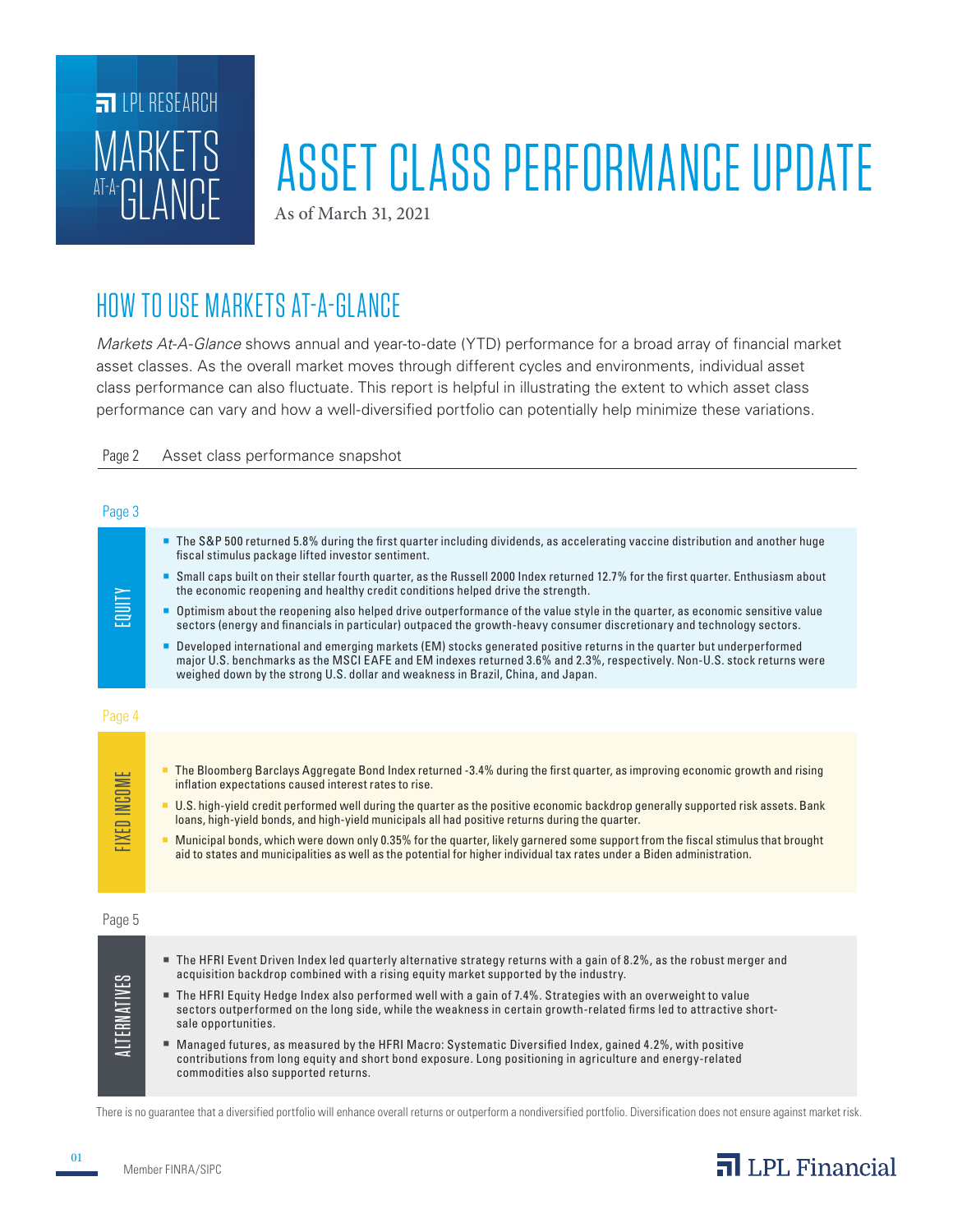| EQUITY                                                                                                                                                                                                                                                                         |              |               |                                                                                                                       |                                                                                                           | <b>FIXED INCOME</b>                                                                                         | <b>ALTERNATIVES</b>                                               |                                                                                                                                                                                                                        |              |               |               |
|--------------------------------------------------------------------------------------------------------------------------------------------------------------------------------------------------------------------------------------------------------------------------------|--------------|---------------|-----------------------------------------------------------------------------------------------------------------------|-----------------------------------------------------------------------------------------------------------|-------------------------------------------------------------------------------------------------------------|-------------------------------------------------------------------|------------------------------------------------------------------------------------------------------------------------------------------------------------------------------------------------------------------------|--------------|---------------|---------------|
| ■ Large Growth (LG)<br>■ Emerging Markets<br>Mid Growth (MG)<br>(EM)<br>Small Growth (SG)<br>• Small Foreign (SF)<br>$\blacksquare$ REITs (R)<br>Large Value (LV)<br>■ Mid Value (MV)<br>• Domestic Equity<br>Small Value (SV)<br>(DE)<br>$\blacksquare$<br>Large Foreign (LF) |              |               | ш<br>×,<br><b>Municipal Bonds (MB)</b><br>$\blacksquare$<br>U.S. Treasury (UST)<br>×,<br>TIPS (T)<br>٠<br>Ì.<br>(MBS) | <b>Broad Bond Market (Agg)</b><br>Municipal High-Yield Bonds (MHY) =<br><b>Mortgage-Backed Securities</b> | Corporate Bonds (CB)<br>High-Yield Bonds (HYB)<br>×<br><b>Preferred Stocks (PS)</b><br>×<br>Bank Loans (BL) | Unhedged Foreign Bonds (UFB)<br><b>Emerging Market Debt (EMD)</b> | Absolute Return<br>Global Macro (GM)<br>۰,<br>(AR)<br><b>Market Neutral</b><br>g,<br>■ Equity Long/Short<br>(MN)<br>Physical<br>(L/S)<br>۰,<br>Event Driven (ED)<br>Commodities (PC)<br><b>Managed Futures</b><br>(MF) |              |               |               |
| $\Box$ 60/40 Portfolio (P)                                                                                                                                                                                                                                                     |              |               |                                                                                                                       |                                                                                                           |                                                                                                             |                                                                   |                                                                                                                                                                                                                        |              |               |               |
| 2011                                                                                                                                                                                                                                                                           | 2012         | 2013          | 2014                                                                                                                  | 2015                                                                                                      | 2016                                                                                                        | 2017                                                              | 2018                                                                                                                                                                                                                   | 2019         | 2020          | 2021 YTD      |
| 13.56(T)                                                                                                                                                                                                                                                                       | 20.42 (SF)   | 43.30 (SG)    | 28.03(R)                                                                                                              | 9.94(SF)                                                                                                  | 31.74 (SV)                                                                                                  | 37.75 (EM)                                                        | 4.76 (MHY)                                                                                                                                                                                                             | 36.39 (LG)   | 38.49 (LG)    | 21.17 (SV)    |
| 10.70 (MB)                                                                                                                                                                                                                                                                     | 19.70(R)     | 35.74 (MG)    | 18.37 (MF)                                                                                                            | 7.72(PS)                                                                                                  | 20.00 (MV)                                                                                                  | 33.50 (SF)                                                        | 1.28(MB)                                                                                                                                                                                                               | 35.47 (MG)   | 35.59 (MG)    | 13.55 (PC)    |
| 9.81 (UST)                                                                                                                                                                                                                                                                     | 18.63 (EM)   | 34.52 (SV)    | 14.75 (MV)                                                                                                            | 5.67(LG)                                                                                                  | $17.34$ (LV)                                                                                                | 30.21 (LG)                                                        | 1.00 (MBS)                                                                                                                                                                                                             | 31.02 (DE)   | 34.63 (SG)    | 13.05 (MV)    |
| 9.25 (MHY)                                                                                                                                                                                                                                                                     | 18.54 (EMD)  | $33.55$ (DE)  | 13.84 (MHY)                                                                                                           | $5.46$ (MN)                                                                                               | 17.13(HYB)                                                                                                  | $25.62$ (LF)                                                      | $0.86$ (UST)                                                                                                                                                                                                           | 28.66(R)     | 20.89 (DE)    | $11.26$ (LV)  |
| 8.46 (EMD)                                                                                                                                                                                                                                                                     | 18.51 (MV)   | 33.48 (LG)    | $13.68$ (PS)                                                                                                          | 3.30 (MB)                                                                                                 | 12.74 (DE)                                                                                                  | 25.27 (MG)                                                        | 0.01 (Agg)                                                                                                                                                                                                             | 28.48 (SG)   | 18.69 (EM)    | 8.32(R)       |
| 8.28(R)                                                                                                                                                                                                                                                                        | 18.14 (MHY)  | 33.46 (MV)    | 13.45 (LV)                                                                                                            | 2.86 (AR)                                                                                                 | $11.60$ (EM)                                                                                                | 22.17 (SG)                                                        | $-0.49$ (AR)                                                                                                                                                                                                           | 27.06 (MV)   | 16.28(P)      | 6.35(DE)      |
| 8.15 (CB)                                                                                                                                                                                                                                                                      | 18.05 (SV)   | $32.53$ (LV)  | $13.05$ (LG)                                                                                                          | 2.83(R)                                                                                                   | 11.37 (PC)                                                                                                  | 21.13 (DE)                                                        | $-0.62$ (BL)                                                                                                                                                                                                           | $26.54$ (LV) | 12.75(SF)     | 4.88 (SG)     |
| 7.84 (Agg)                                                                                                                                                                                                                                                                     | $17.90$ (LF) | 29.69 (SF)    | 12.56 (DE)                                                                                                            | 1.81 (MHY)                                                                                                | 11.32(SG)                                                                                                   | 13.81(P)                                                          | $-0.84$ (UFB)                                                                                                                                                                                                          | 25.47 (SF)   | 10.99(T)      | 4.59(SF)      |
| 6.35 (UFB)                                                                                                                                                                                                                                                                     | $17.51$ (LV) | 23.29 (LF)    | 11.90 (MG)                                                                                                            | 1.46 (MBS)                                                                                                | $11.08$ (ED)                                                                                                | 13.66 (LV)                                                        | $-1.26(T)$                                                                                                                                                                                                             | $22.66$ (LF) | 10.11 (UFB)   | $3.60$ (LF)   |
| 6.14 (MBS)                                                                                                                                                                                                                                                                     | 16.42 (DE)   | 18.19(P)      | 9.96(P)                                                                                                               | $1.23$ (EMD)                                                                                              | 10.88(BL)                                                                                                   | 13.34 (MV)                                                        | $-1.51$ (LG)                                                                                                                                                                                                           | 22.39 (SV)   | 9.89(CB)      | 2.65(LS)      |
| 4.98 (HYB)                                                                                                                                                                                                                                                                     | 15.81 (HYB)  | 13.87 (ED)    | 9.05(MB)                                                                                                              | $0.84$ (UST)                                                                                              | 10.19 (EMD)                                                                                                 | $12.03$ (PS)                                                      | $-2.08$ (HYB)                                                                                                                                                                                                          | 21.94(P)     | 8.89 (ED)     | 2.52 (MN)     |
| 4.07(P)                                                                                                                                                                                                                                                                        | 15.81 (MG)   | 11.14 (L/S)   | $7.46$ (CB)                                                                                                           | 0.73(P)                                                                                                   | 8.79(P)                                                                                                     | 9.98(L/S)                                                         | $-2.51$ (CB)                                                                                                                                                                                                           | 18.88 (EM)   | 8.28 (LF)     | 2.40(P)       |
| 2.64(LG)                                                                                                                                                                                                                                                                       | 15.26(LG)    | 7.44 (HYB)    | 6.07 (MBS)                                                                                                            | 0.55(Agg)                                                                                                 | 8.63(R)                                                                                                     | $9.69$ (MHY)                                                      | $-2.87(P)$                                                                                                                                                                                                             | 17.63 (PC)   | 8.00 (UST)    | $2.34$ (EM)   |
| $1.86$ (PS)                                                                                                                                                                                                                                                                    | 14.59 (SG)   | 5.02(BL)      | $5.97$ (Aaa)                                                                                                          | $0.48$ (DE)                                                                                               | 7.33(MG)                                                                                                    | 9.32 (EMD)                                                        | $-3.16$ (MN)                                                                                                                                                                                                           | 17.32(PS)    | 7.51 (Agg)    | 2.25 (MF)     |
| $0.63$ (BL)                                                                                                                                                                                                                                                                    | 11.64 (PS)   | 3.57(AR)      | 5.60(SG)                                                                                                              | $-0.20(MG)$                                                                                               | 7.08(LG)                                                                                                    | 8.67(R)                                                           | $-3.25$ (GM)                                                                                                                                                                                                           | 14.54 (CB)   | 7.29 (PS)     | 2.11 (MHY)    |
| $1.03$ (DE)                                                                                                                                                                                                                                                                    | 11.55(P)     | 2.86(R)       | 5.53 (EMD)                                                                                                            | $-0.39$ (LF)                                                                                              | $6.11$ (CB)                                                                                                 | 7.84 (SV)                                                         | $-4.04(R)$                                                                                                                                                                                                             | 14.42 (EMD)  | 7.11 (HYB)    | 1.71(ED)      |
| $0.39$ (LV)                                                                                                                                                                                                                                                                    | 10.50(BL)    | 1.72 (MN)     | $5.24$ (GM)                                                                                                           | $-0.68$ (CB)                                                                                              | 4.68(T)                                                                                                     | 7.50 (HYB)                                                        | $-4.61$ (EMD)                                                                                                                                                                                                          | 14.32 (HYB)  | 5.88 (EMD)    | 1.02(BL)      |
| $-1.18$ (PC)                                                                                                                                                                                                                                                                   | $9.82$ (CB)  | $-0.94$ (PS)  | $5.05$ (UST)                                                                                                          | $-2.75(BL)$                                                                                               | 2.99 (MHY)                                                                                                  | 7.49 (UFB)                                                        | $-4.71$ (PS)                                                                                                                                                                                                           | 10.71(L/S)   | 5.21(MB)      | 0.94(LG)      |
| $-1.38$ (MV)                                                                                                                                                                                                                                                                   | 6.98(T)      | $-1.22$ (PC)  | 4.22(SV)                                                                                                              | $-0.93$ (MF)                                                                                              | 2.65 (Agg)                                                                                                  | 6.48(ED)                                                          | $-4.75(MG)$                                                                                                                                                                                                            | 10.68 (MHY)  | 4.96 (MV)     | $0.85$ (HYB)  |
| $-1.65$ (MG)                                                                                                                                                                                                                                                                   | 6.78(MB)     | $-1.39$ (MBS) | 3.64(T)                                                                                                               | $-1.38(SG)$                                                                                               | 2.55(SF)                                                                                                    | $6.42$ (CB)                                                       | $-5.24$ (DE)                                                                                                                                                                                                           | 10.65(BL)    | 4.89 (MHY)    | 0.65(AR)      |
| $-2.91(SG)$                                                                                                                                                                                                                                                                    | 5.96(ED)     | $-1.53$ (CB)  | 3.63 (MN)                                                                                                             | $-1.44(T)$                                                                                                | 1.77(PS)                                                                                                    | 5.77 (PC)                                                         | $-6.67$ (MF)                                                                                                                                                                                                           | 9.96(ED)     | 4.63(SV)      | $0.52$ (GM)   |
| $-2.92$ (MN)                                                                                                                                                                                                                                                                   | 4.81 (L/S)   | $-1.79$ (GM)  | 2.45 (HYB)                                                                                                            | $-1.96$ (GM)                                                                                              | 1.67 (MBS)                                                                                                  | 5.45(MB)                                                          | $-8.27$ (LV)                                                                                                                                                                                                           | 9.01(MF)     | 4.60(L/S)     | $-0.35(MB)$   |
| $-3.71(AR)$                                                                                                                                                                                                                                                                    | 4.21 (Agg)   | $-2.02 (Aqa)$ | 0.99(BL)                                                                                                              | $-2.33(L/S)$                                                                                              | 1.60 (UFB)                                                                                                  | 3.54 (Aqa)                                                        | $-9.31(SG)$                                                                                                                                                                                                            | 8.72 (Agg)   | 4.29 (GM)     | $-0.57$ (MG)  |
| $-4.19$ (MF)                                                                                                                                                                                                                                                                   | 2.59 (MBS)   | $-2.27$ (EM)  | 1.42(L/S)                                                                                                             | $-3.57$ (UFB)                                                                                             | $1.51$ (LF)                                                                                                 | 3.39 (AR)                                                         | $-9.42$ (L/S)                                                                                                                                                                                                          | 8.43(T)      | 4.09 (MBS)    | $-1.15$ (MBS) |
| $-4.88$ (GM)                                                                                                                                                                                                                                                                   | $1.99$ (UST) | $-2.55(MB)$   | 0.79(AR)                                                                                                              | $-3.83$ (LV)                                                                                              | 1.04 (UST)                                                                                                  | 3.31(BL)                                                          | $-11.68$ (ED)                                                                                                                                                                                                          | 7.54 (MB)    | 2.84(BL)      | $-1.47(T)$    |
| $-4.90$ (ED)                                                                                                                                                                                                                                                                   | 1.65 (UFB)   | $-2.56(MF)$   | $-0.48$ (UFB)                                                                                                         | $-4.47$ (HYB)                                                                                             | 0.31 (AR)                                                                                                   | 3.29(MF)                                                          | $-12.29(MV)$                                                                                                                                                                                                           | 6.86 (UST)   | $2.80$ (LV)   | $-2.37(PS)$   |
| $-5.50(SV)$                                                                                                                                                                                                                                                                    | 0.88(AR)     | -2.75 (UST)   | $-1.82$ (EM)                                                                                                          | $-4.78$ (MV)                                                                                              | 0.25(MB)                                                                                                    | 3.01(T)                                                           | $-12.86(SV)$                                                                                                                                                                                                           | 6.51 (MBS)   | 2.72 (AR)     | $-3.37(Agg)$  |
| $-11.73$ (LF)                                                                                                                                                                                                                                                                  | $0.08$ (PC)  | $-4.00$ (UFB) | $-4.06$ (ED)                                                                                                          | $-6.94$ (ED)                                                                                              | 0.10 (L/S)                                                                                                  | $2.51$ (GM)                                                       | $-13.36$ (LF)                                                                                                                                                                                                          | 5.90 (UFB)   | $-3.92$ (MN)  | $-4.25(UST)$  |
| $-15.66(SF)$                                                                                                                                                                                                                                                                   | $-1.00$ (GM) | $-5.51$ (MHY) | $-4.48$ (LF)                                                                                                          | $-7.47$ (SV)                                                                                              | $-2.93$ (GM)                                                                                                | 2.45(MBS)                                                         | $-13.82$ (PC)                                                                                                                                                                                                          | $4.84$ (GM)  | $-5.12(R)$    | $-4.65$ (CB)  |
| $-18.17$ (EM)                                                                                                                                                                                                                                                                  | $-2.93$ (MF) | $-6.58$ (EMD) | $-4.63(SF)$                                                                                                           | $-14.60$ (EM)                                                                                             | $-5.08$ (MN)                                                                                                | 2.31 (UST)                                                        | $-14.25$ (EM)                                                                                                                                                                                                          | 4.37 (AR)    | $-23.72$ (PC) | $-4.74$ (EMD) |
| $-19.08$ (L/S)                                                                                                                                                                                                                                                                 | $-4.66$ (MN) | $-8.61(T)$    | $-33.06$ (PC)                                                                                                         | $-32.86$ (PC)                                                                                             | $-6.84(MF)$                                                                                                 | $1.73 \overline{(MN)}$                                            | $-17.58(SF)$                                                                                                                                                                                                           | $-1.87$ (MN) | $N/A$ (MF)    | $-5.68$ (UFB) |

LPL RESEARCH MARKETS AT-A-GLANCE AS OF March 31, 2021

#### Source: LPL Research, FactSet 03/31/21

Investing involves risk including the risk of loss. Asset class returns are represented by the returns of indexes and are not ranked on an annual total return basis. Indexes are unmanaged and cannot be invested into directly. Unmanaged index returns do not reflect fees, expenses, or sales charges. Index performance is not indicative of the performance of any investment. Past performance is no guarantee of future results. Because of their narrow focus, specialty sector investing will be subject to greater volatility than investing more broadly across many sectors and asset classes.

Bank Loans (BL) asset data based on Barclays U.S. High Yield Loan Index (2008) and S&P/LSTA U.S. Leveraged Loan (2009–2018 YTD).

#### Indexes:

60/40 Portfolio –60% Russell 3000/40% Bloomberg Barclays Aggregate; Large Growth–Russell 1000 Growth; Mid Growth –Russell Mid Growth; Small Growth–Russell 2000 Growth; Large Value–Russell 1000 Value; Mid Value –Russell Mid Value; Small Value –Russelll 2000 Value; Large Foreign –MSCI EAFE; Emerging Markets–MSCI Emerging Markets Free; Small Foreign –MSCI EAFE Small Cap; REITs–NAREIT Equity REIT; Domestic Equity–Russell 3000; Broad Bond Market –Bloomberg Barclays U.S. Aggregate Bond Index; Municipal Bonds–Bloomberg Barclays Municipal Bonds; Municipal High-Yield Bonds –Bloomberg Barclays Municipal High Yield Bonds; U.S. Treasuries–Bloomberg Barclays U.S. Treasuries Index; TIPS–Bloomberg Barclays U.S. Aggregate Government - Treasury Inflation-Protected Securities (TIPS); Mortgage-Backed Securities–BofA Merril Lynch Mortgage Master Index; Corporate Bonds–Bloomberg Barclays U.S. Aggregate Credit; High-Yield Bonds –Bloomberg Barclays U.S. Aggregate Credit - Corporate - High Yield; Foreign Bonds (Unhedged) –Citigroup WGBI ex U.S.; Emerging Market Debt–JP Morgan EMBI Global Index; Preferred Stocks–Merrill Lynch Preferred Stock Hybrid; Bank Loans–Bloomberg Barclays U.S. High Yield Loan; Absolute Return –HFRX Absolute Return; Equity Long/Short–HFRX Equity Hedge; Event Driven–HFRX Event Driven; Managed Futures–Credit Suisse Managed Futures; Global Macro–HFRX Macro; Market Neutral –HFRX Equity Hedge: Equity Market Neutral; Physical Commodities –S&P GSCI

Member FINRA/SIPC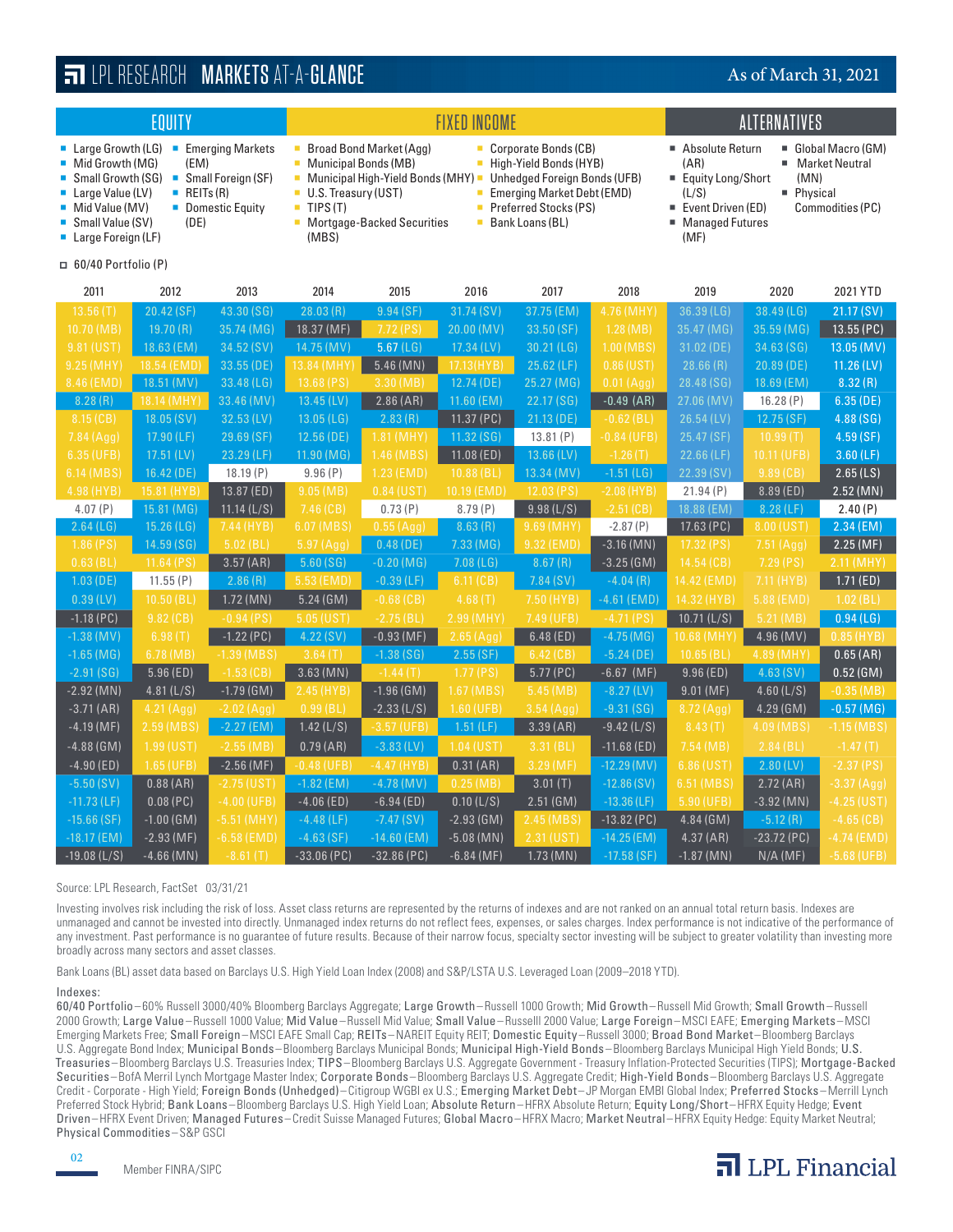## **EQUITY ASSET CLASSES**

| 60/40 Portfolio (P) |                  |                  | Small Growth (SG) |           |                                                                         | Small Value (SV)             |            |               | Small Foreign (SF)   |                  |
|---------------------|------------------|------------------|-------------------|-----------|-------------------------------------------------------------------------|------------------------------|------------|---------------|----------------------|------------------|
| Large Growth (LG)   |                  |                  | Large Value (LV)  |           |                                                                         | Large Foreign (LF)           |            |               | REITs(R)             |                  |
| Mid Growth (MG)     |                  |                  | Mid Value (MV)    |           |                                                                         | <b>Emerging Markets (EM)</b> |            |               | Domestic Equity (DE) |                  |
| 2011                | 2012             | 2013             | 2014              | 2015      | 2016                                                                    | 2017                         | 2018       | 2019          | 2020                 | 2021 YTD         |
| R                   | <b>SF</b>        | SG               | R                 | <b>SF</b> | <b>SV</b>                                                               | EM                           | LG         | LG            | LG                   | <b>SV</b>        |
| 8.28                | 20.42            | 43.30            | 28.03             | 9.94      | 31.74                                                                   | 37.75                        | $-1.51$    | 36.39         | 38.49                | 21.17            |
| $\mathsf P$         | $\mathsf R$      | MG               | <b>MV</b>         | LG        | <b>MV</b>                                                               | <b>SF</b>                    | $\sf P$    | <b>MG</b>     | MG                   | <b>MV</b>        |
| 4.07                | 19.70            | 35.74            | 14.75             | 5.67      | 20.00                                                                   | 33.50                        | $-2.87$    | 35.47         | 35.59                | 13.05            |
| LG                  | EM               | <b>SV</b>        | LV                | R         | ${\sf L}{\sf V}$                                                        | LG                           | R          | DE.           | SG                   | ${\sf L}{\sf V}$ |
| 2.64                | 18.63            | 34.52            | 13.45             | 2.83      | 17.34                                                                   | 30.21                        | $-4.04$    | 31.02         | 34.63                | 11.26            |
| <b>DE</b>           | <b>MV</b>        | DE.              | LG                | $\sf P$   | DE                                                                      | LF.                          | MG         | R             | DE.                  | R                |
| 1.03                | 18.51            | 33.55            | 13.05             | 0.73      | 12.74                                                                   | 25.62                        | $-4.75$    | 28.66         | 20.89                | 8.32             |
| ${\sf L}{\sf V}$    | <b>SV</b>        | LG               | DE.               | <b>DE</b> | <b>EM</b>                                                               | <b>MG</b>                    | <b>DE</b>  | SG            | EM                   | DE.              |
| 0.39                | 18.05            | 33.48            | 12.56             | 0.48      | 11.60                                                                   | 25.27                        | $-5.24$    | 28.48         | 18.69                | 6.35             |
| <b>MV</b>           | LF               | <b>MV</b>        | <b>MG</b>         | MG        | SG                                                                      | SG                           | ${\sf LV}$ | <b>MV</b>     | P                    | SG               |
| $-1.38$             | 17.90            | 33.46            | 11.90             | $-0.20$   | 11.32                                                                   | 22.17                        | $-8.27$    | 27.06         | 16.28                | 4.88             |
| MG                  | ${\sf L}{\sf V}$ | ${\sf L}{\sf V}$ | P                 | LF.       | P                                                                       | <b>DE</b>                    | SG         | ${\sf LV}$    | SF                   | SF               |
| $-1.65$             | 17.51            | 32.53            | 9.96              | $-0.39$   | 8.79                                                                    | 21.13                        | $-9.31$    | 26.54         | 12.75                | 4.59             |
| SG                  | DE.              | $S$ F            | SG                | SG        | R                                                                       | P                            | <b>MV</b>  | $\mathsf{SF}$ | LF                   | LF               |
| $-2.91$             | 16.42            | 29.69            | 5.60              | $-1.38$   | 8.63                                                                    | 13.81                        | $-12.29$   | 25.47         | 8.28                 | 3.60             |
| <b>SV</b>           | MG               | LF.              | <b>SV</b>         | LV        | MG                                                                      | ${\sf L}{\sf V}$             | <b>SV</b>  | LF.           | <b>MV</b>            | $\mathsf P$      |
| $-5.50$             | 15.81            | 23.29            | 4.22              | $-3.83$   | 7.33                                                                    | 13.66                        | $-12.86$   | 22.66         | 4.96                 | 2.40             |
| LF.                 | LG               | $\mathsf P$      | EM.               | <b>MV</b> | $\mathsf{LG}$                                                           | <b>MV</b>                    | LF.        | <b>SV</b>     | <b>SV</b>            | <b>EM</b>        |
| $-11.73$            | 15.26            | 18.19            | $-1.82$           | $-4.78$   | 7.08                                                                    | 13.34                        | $-13.36$   | 22.39         | 4.63                 | 2.34             |
| <b>SF</b>           | SG               | R                | LF.               | <b>SV</b> | SF                                                                      | $\vert R \vert$              | EM         | P             | ${\sf L}{\sf V}$     | LG               |
| $-15.66$            | 14.59            | 2.86             | $-4.48$           | $-7.47$   | 2.55                                                                    | 8.67                         | $-14.25$   | 21.94         | 2.80                 | 0.94             |
| EM                  | $\sf P$          | EM               | $\mathsf{SF}$     | EM        | $\mathsf{LF}% _{0}\left( t\right) \equiv\mathsf{LF}_{0}\left( t\right)$ | <b>SV</b>                    | <b>SF</b>  | EM            | $\vert R \vert$      | $MG$             |
| $-18.17$            | 11.55            | $-2.27$          | $-4.63$           | $-14.60$  | 1.51                                                                    | 7.84                         | $-17.58$   | 18.88         | $-5.12$              | $-0.57$          |

#### Source: LPL Research, FactSet 03/31/21

Investing involves risk including the risk of loss. Asset class returns are represented by the returns of indexes and are not ranked on an annual total return basis. Indexes are unmanaged and cannot be invested into directly. Unmanaged index returns do not reflect fees, expenses, or sales charges. Index performance is not indicative of the performance of any investment. Past performance is no guarantee of future results. Because of their narrow focus, specialty sector investing will be subject to greater volatility than investing more broadly across many sectors and asset classes.

#### Indexes:

60/40 Portfolio –60% Russell 3000/40% Bloomberg Barclays Aggregate; Large Growth–Russell 1000 Growth; Mid Growth –Russell Mid Growth; Small Growth–Russell 2000 Growth; Large Value–Russell 1000 Value; Mid Value –Russell Mid Value; Small Value –Russelll 2000 Value; Large Foreign –MSCI EAFE; Emerging Markets–MSCI Emerging Markets Free; Small Foreign –MSCI EAFE Small Cap; REITs–NAREIT Equity REIT; Domestic Equity–Russell 3000

03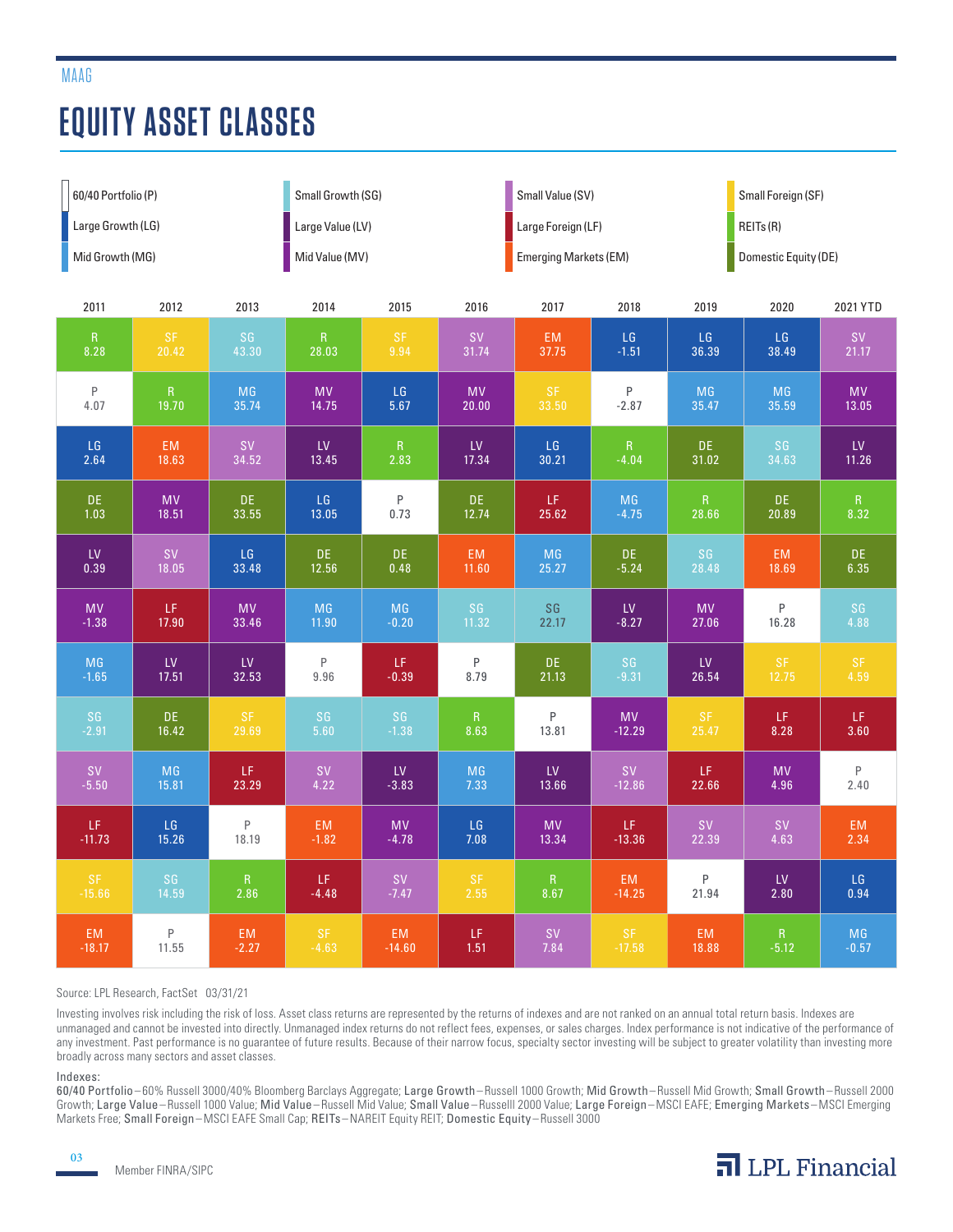## **FIXED INCOME ASSET CLASSES**

MAAG

| 60/40 Portfolio (P)     |             | (MHY)                  | <b>Municipal High-Yield Bonds</b> |                        | Mortgage-Backed Securities<br>(MBS) |            |                                                          | Unhedged Foreign Bonds (UFB)<br>Bank Loans (BL) |            |               |  |  |
|-------------------------|-------------|------------------------|-----------------------------------|------------------------|-------------------------------------|------------|----------------------------------------------------------|-------------------------------------------------|------------|---------------|--|--|
| Broad Bond Market (Agg) |             |                        | U.S. Treasury (UST)               |                        | Corporate Bonds (CB)                |            |                                                          | <b>Emerging Markets Debt (EMD)</b>              |            |               |  |  |
| Municipal Bonds (MB)    |             | TIPS(T)                |                                   | High-Yield Bonds (HYB) |                                     |            | Preferred Stocks (PS)                                    |                                                 |            |               |  |  |
| 2011                    | 2012        | 2013                   | 2014                              | 2015                   | 2016                                | 2017       | 2018                                                     | 2019                                            | 2020       | 2021 YTD      |  |  |
| T                       | <b>EMD</b>  | P                      | <b>MHY</b>                        | <b>PS</b>              | <b>HYB</b>                          | P          | <b>MHY</b>                                               | P                                               | P          | P             |  |  |
| 13.56                   | 18.54       | 18.19                  | 13.84                             | 7.72                   | 17.13                               | 13.81      | 4.76                                                     | 21.94                                           | 16.28      | 2.40          |  |  |
| <b>MB</b>               | <b>MHY</b>  | <b>HYB</b>             | <b>PS</b>                         | <b>MB</b>              | <b>BL</b>                           | <b>PS</b>  | <b>MB</b>                                                | PS.                                             | T.         | <b>MHY</b>    |  |  |
| 10.70                   | 18.14       | 7.44                   | 13.68                             | 3.30                   | 10.88                               | 12.03      | 1.28                                                     | 17.32                                           | 10.99      | 2.11          |  |  |
| <b>UST</b>              | <b>HYB</b>  | <b>BL</b>              | $\mathsf P$                       | <b>MHY</b>             | <b>EMD</b>                          | <b>MHY</b> | <b>MBS</b>                                               | CB                                              | <b>UFB</b> | BL            |  |  |
| 9.81                    | 15.81       | 5.02                   | 9.96                              | 1.81                   | 10.19                               | 9.69       | $1.00$                                                   | 14.54                                           | 10.11      | 1.02          |  |  |
| <b>MHY</b>              | <b>PS</b>   | <b>PS</b>              | <b>MB</b>                         | <b>MBS</b>             | P                                   | <b>EMD</b> | <b>UST</b>                                               | <b>EMD</b>                                      | CB         | <b>HYB</b>    |  |  |
| 9.25                    | 11.64       | $-0.94$                | 9.05                              | 1.46                   | 8.79                                | 9.32       | 0.86                                                     | 14.42                                           | 9.89       | 0.85          |  |  |
| <b>EMD</b>              | $\mathsf P$ | <b>MBS</b>             | CB                                | <b>EMD</b>             | CB                                  | <b>HYB</b> | $\begin{array}{c} \text{Agg} \\ \text{0.01} \end{array}$ | <b>HYB</b>                                      | <b>UST</b> | <b>MB</b>     |  |  |
| 8.46                    | 11.55       | $-1.39$                | 7.46                              | 1.23                   | 6.11                                | 7.50       |                                                          | 14.32                                           | 8.00       | $-0.35$       |  |  |
| CB                      | <b>BL</b>   | $\mathbb{C}\mathbb{B}$ | <b>MBS</b>                        | <b>UST</b>             | $\top$                              | <b>UFB</b> | BL                                                       | <b>MHY</b>                                      | Agg        | <b>MBS</b>    |  |  |
| 8.15                    | 10.50       | $-1.53$                | 6.07                              | 0.84                   | 4.68                                | 7.49       | $-0.62$                                                  | 10.68                                           | 7.51       | $-1.15$       |  |  |
| Agg<br>7.84             | CB          | Agg                    | Agg                               | P                      | <b>MHY</b>                          | CB         | <b>UFB</b>                                               | BL.                                             | PS         | $\top$        |  |  |
|                         | 9.82        | $-2.02$                | 5.97                              | 0.73                   | 2.99                                | 6.42       | $-0.84$                                                  | 10.65                                           | 7.29       | $-1.47$       |  |  |
| <b>UFB</b>              | $\top$      | <b>MB</b>              | <b>EMD</b>                        | Agg                    | Agg                                 | <b>MB</b>  | T.                                                       | Agg                                             | <b>HYB</b> | $\mathsf{PS}$ |  |  |
| 6.35                    | 6.98        | $-2.55$                | 5.53                              | 0.55                   | 2.65                                | 5.45       | $-1.26$                                                  | 8.72                                            | 7.11       | $-2.37$       |  |  |
| <b>MBS</b>              | <b>MB</b>   | <b>UST</b>             | <b>UST</b>                        | CB                     | PS                                  | Agg        | <b>HYB</b>                                               | $\top$                                          | <b>EMD</b> | Agg           |  |  |
| 6.14                    | 6.78        | $-2.75$                | 5.05                              | $-0.68$                | 1.77                                | 3.54       | $-2.08$                                                  | 8.43                                            | 5.88       | $-3.37$       |  |  |
| <b>HYB</b>              | Agg         | <b>UFB</b>             | $\mathsf{T}$                      | <b>BL</b>              | <b>MBS</b>                          | <b>BL</b>  | CB                                                       | <b>MB</b>                                       | <b>MB</b>  | <b>UST</b>    |  |  |
| 4.98                    | 4.21        | $-4.00$                | 3.64                              | $-2.75$                | 1.67                                | 3.31       | $-2.51$                                                  | 7.54                                            | 5.21       | $-4.25$       |  |  |
| P                       | <b>MBS</b>  | <b>MHY</b>             | <b>HYB</b>                        | $\top$                 | <b>UFB</b>                          | $\top$     | $\mathsf{P}$                                             | <b>UST</b>                                      | <b>MHY</b> | CB            |  |  |
| 4.07                    | 2.59        | $-5.51$                | 2.45                              | $-1.44$                | 1.60                                | 3.01       | $-2.87$                                                  | 6.86                                            | 4.89       | $-4.65$       |  |  |
| <b>PS</b>               | <b>UST</b>  | <b>EMD</b>             | <b>BL</b>                         | <b>UFB</b>             | <b>UST</b>                          | <b>MBS</b> | <b>EMD</b>                                               | <b>MBS</b>                                      | <b>MBS</b> | <b>EMD</b>    |  |  |
| 1.86                    | 1.99        | $-6.58$                | 0.99                              | $-3.57$                | 1.04                                | 2.45       | $-4.61$                                                  | 6.51                                            | 4.09       | $-4.74$       |  |  |
| <b>BL</b>               | <b>UFB</b>  | T                      | <b>UFB</b>                        | <b>HYB</b>             | <b>MB</b>                           | <b>UST</b> | $\mathsf{PS}$                                            | <b>UFB</b>                                      | <b>BL</b>  | <b>UFB</b>    |  |  |
| 0.63                    | 1.65        | $-8.61$                | $-0.48$                           | $-4.47$                | 0.25                                | 2.31       | $-4.71$                                                  | 5.90                                            | 2.84       | $-5.68$       |  |  |

#### Source: LPL Research, FactSet 03/31/21

Investing involves risk including the risk of loss. Asset class returns are represented by the returns of indexes and are not ranked on an annual total return basis. Indexes are unmanaged and cannot be invested into directly. Unmanaged index returns do not reflect fees, expenses, or sales charges. Index performance is not indicative of the performance of any investment. Past performance is no guarantee of future results. Because of their narrow focus, specialty sector investing will be subject to greater volatility than investing more broadly across many sectors and asset classes.

#### Indexes:

60/40 Portfolio –60% Russell 3000/40% Bloomberg Barclays Aggregate; Broad Bond Market –Bloomberg Barclays U.S. Aggregate Bond Index; Municipal Bonds–Bloomberg Barclays Municipal Bonds; Municipal High-Yield Bonds – Bloomberg Barclays Municipal High Yield Bonds; U.S. Treasuries – Bloomberg Barclays U.S. Treasuries Index; TIPS–Bloomberg Barclays U.S. Aggregate Government - Treasury Inflation-Protected Securities (TIPS); Mortgage-Backed Securities–BofA Merril Lynch Mortgage Master Index; Corporate Bonds–Bloomberg Barclays U.S. Aggregate Credit; High-Yield Bonds –Bloomberg Barclays U.S. Aggregate Credit - Corporate - High Yield; Foreign Bonds (Unhedged)–Citigroup WGBI ex U.S.; Emerging Market Debt–JP Morgan EMBI Global Index; Preferred Stocks–Merrill Lynch Preferred Stock Hybrid; Bank Loans–Bloomberg Barclays U.S. High Yield Loan

04

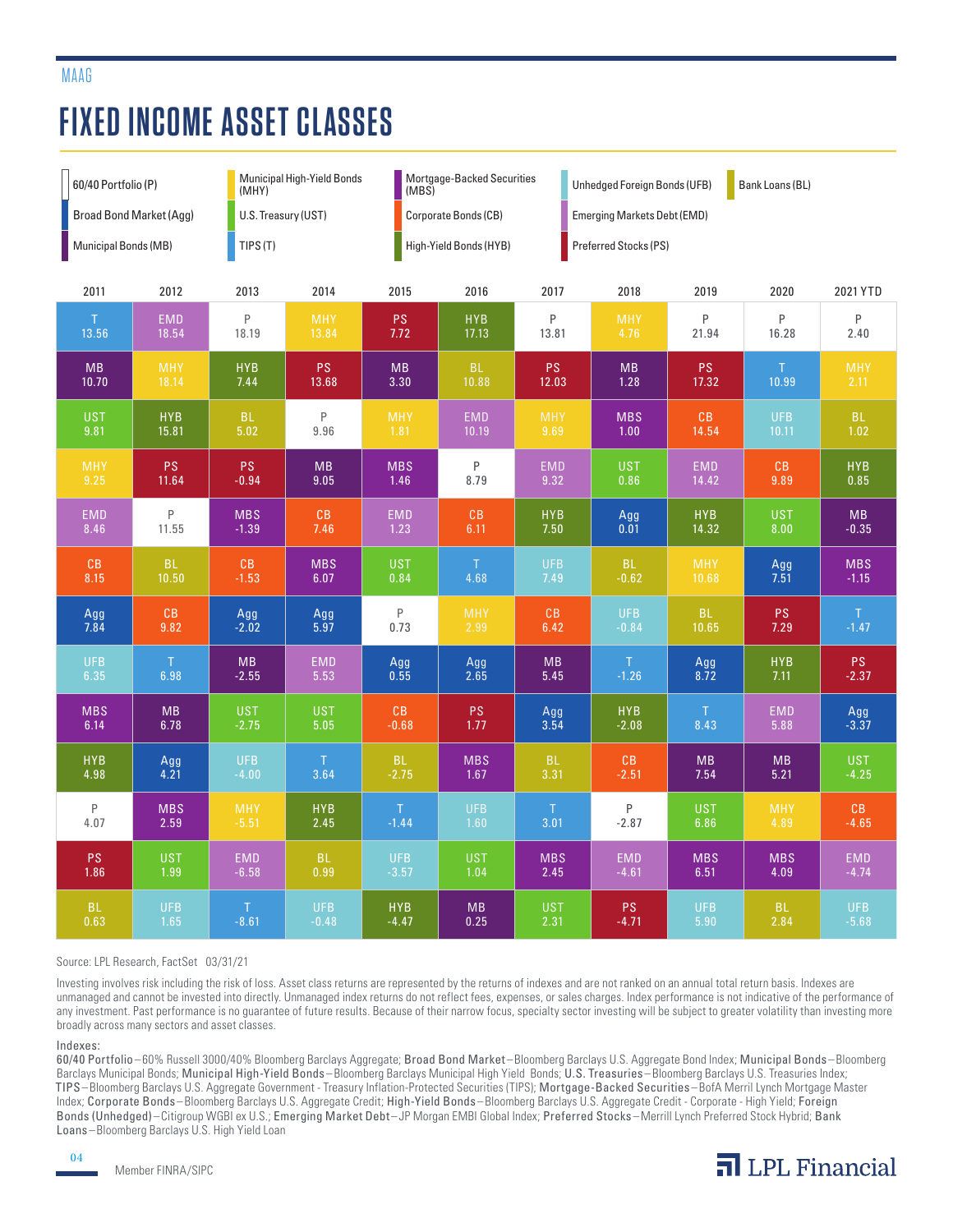## **ALTERNATIVE & COMMODITY ASSET CLASSES**

| 60/40 Portfolio (P)  |             |                        | Equity Long/Short (L/S) |                        |              | Managed Futures (MF)   |            | Market Neutral (MN)              |            |             |
|----------------------|-------------|------------------------|-------------------------|------------------------|--------------|------------------------|------------|----------------------------------|------------|-------------|
| Absolute Return (AR) |             |                        | Event Driven (ED)       |                        |              | Global Macro (GM)      |            | <b>Physical Commodities (PC)</b> |            |             |
| 2011                 | 2012        | 2013                   | 2014                    | 2015                   | 2016         | 2017                   | 2018       | 2019                             | 2020       | 2021 YTD    |
| P                    | $\mathsf P$ | $\mathsf P$            | MF                      | $\mathsf{M}\mathsf{N}$ | ${\sf PC}$   | P                      | ${\sf AR}$ | $\sf P$                          | $\sf P$    | PC          |
| 4.07                 | 11.55       | 18.19                  | 18.37                   | 5.46                   | 11.37        | 13.81                  | $-0.49$    | 21.94                            | 16.28      | 13.55       |
| PC                   | ${\sf ED}$  | ED                     | $\sf P$                 | ${\sf AR}$             | ED           | L/S                    | $\sf P$    | ${\sf PC}$                       | ED         | L/S         |
| $-1.18$              | 5.96        | 13.87                  | 9.96                    | 2.86                   | 11.08        | 9.98                   | $-2.87$    | 17.63                            | 8.89       | 2.65        |
| <b>MN</b>            | L/S         | L/S                    | <b>GM</b>               | P                      | $\mathsf{P}$ | ${\sf ED}$             | MN         | L/S                              | L/S        | <b>MN</b>   |
| $-2.92$              | 4.81        | 11.14                  | 5.24                    | 0.73                   | 8.79         | 6.48                   | $-3.16$    | 10.71                            | 4.60       | 2.52        |
| ${\sf AR}$           | <b>AR</b>   | AR                     | $\mathsf{M}\mathsf{N}$  | <b>MF</b>              | ${\sf AR}$   | ${\sf PC}$             | GM         | ED.                              | <b>GM</b>  | $\mathsf P$ |
| $-3.71$              | 0.88        | 3.57                   | 3.63                    | $-0.93$                | 0.31         | 5.77                   | $-3.25$    | 9.96                             | 4.29       | 2.40        |
| <b>MF</b>            | PC.         | $\mathsf{M}\mathsf{N}$ | L/S                     | GM                     | L/S          | ${\sf AR}$             | <b>MF</b>  | <b>MF</b>                        | ${\sf AR}$ | <b>MF</b>   |
| $-4.19$              | 0.08        | 1.72                   | 1.42                    | $-1.96$                | 0.10         | 3.39                   | $-6.67$    | 9.01                             | 2.72       | 2.25        |
| GM                   | GM          | ${\sf PC}$             | ${\sf AR}$              | L/S                    | GM           | $\sf MF$               | L/S        | <b>GM</b>                        | <b>MN</b>  | ED          |
| $-4.88$              | $-1.00$     | $-1.22$                | 0.79                    | $-2.33$                | $-2.93$      | 3.29                   | $-9.42$    | 4.84                             | $-3.92$    | 1.71        |
| ED.                  | MF          | GM                     | ED.                     | ED.                    | <b>MN</b>    | GM                     | ED.        | ${\sf AR}$                       | PS         | ${\sf AR}$  |
| $-4.90$              | $-2.93$     | $-1.79$                | $-4.06$                 | $-6.94$                | $-5.08$      | 2.51                   | $-11.68$   | 4.37                             | $-23.72$   | 0.65        |
| L/S                  | <b>MN</b>   | <b>MF</b>              | PC                      | PC                     | <b>MF</b>    | $\mathsf{M}\mathsf{N}$ | PC         | <b>MN</b>                        | <b>MF</b>  | <b>GM</b>   |
| $-19.08$             | $-4.66$     | $-2.56$                | $-33.06$                | $-32.86$               | $-6.84$      | 1.73                   | $-13.82$   | $-1.87$                          | N/A        | 0.52        |

#### Source: LPL Research, FactSet 03/31/21

Investing involves risk including the risk of loss. Asset class returns are represented by the returns of indexes and are not ranked on an annual total return basis. Indexes are unmanaged and cannot be invested into directly. Unmanaged index returns do not reflect fees, expenses, or sales charges. Index performance is not indicative of the performance of any investment. Past performance is no guarantee of future results. Because of their narrow focus, specialty sector investing will be subject to greater volatility than investing more broadly across many sectors and asset classes.

#### Indexes:

05

60/40 Portfolio –60% Russell 3000/40% Bloomberg Barclays Aggregate; Absolute Return –HFRX Absolute Return; Equity Long/Short –HFRX Equity Hedge; Event Driven–HFRX Event Driven; Managed Futures–Credit Suisse Managed Futures; Global Macro–HFRX Macro; Market Neutral –HFRX Equity Hedge: Equity Market Neutral; Physical Commodities –S&P GSCI

MAAG